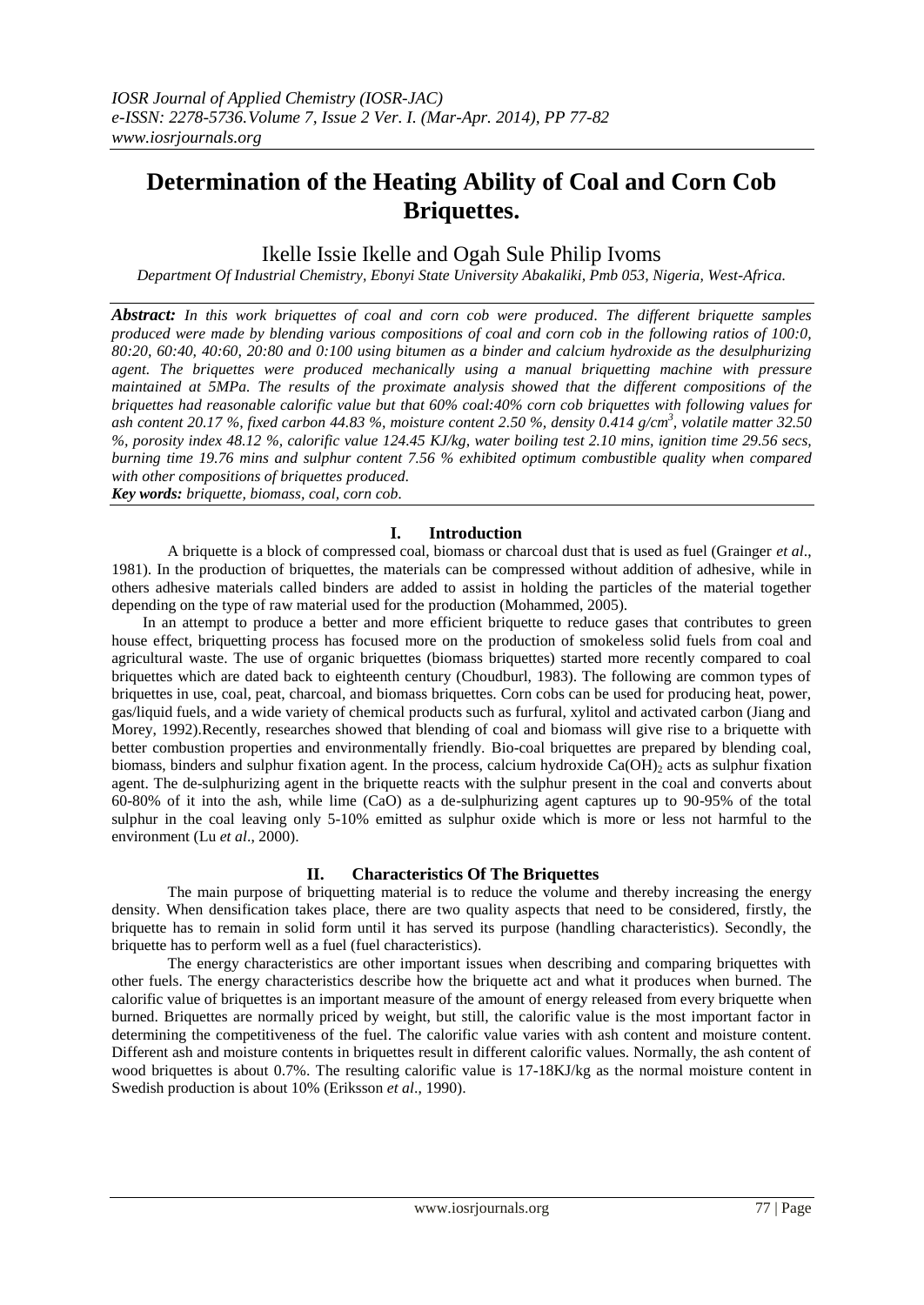## **III. Materials And Methods**

## **Materials**

Pulverised coal, corn cob, calcium sulphate, calcium hydroxide, electronic weighing machine, manual briquetting machine, electric milling machine, stop watch, muffle furnance, oxygen bomb calorimeter machine model-OSK 100A.

## **Methods**

#### **The collection of samples**

The coal was collected from Onyeama mine and identified at Nigeria coal corporation Enugu, Nigeria. The corn cob was collected from waste dump site at Kpirikpiri market in Abakaliki of Ebonyi state, Nigeria.

#### **Preparation of the briquetting sample**

The coal sample was sun dried for five days to reduce its moisture content, broken into smaller sizes using a hammer. The coal samples were then ground in an electric milling machine to pass through 1mm sieve and stored.The corn cob was collected, sun dried for five days to reduce the moisture content, ground and sieved through 1mm sieve and stored.

#### **Production of the briquette samples**

The briquettes were produced using a manual hydraulic briquetting machine with three cylindrical mould of 1.5kg. Briquettes of coal and corn cob of different compositions were produced with a specific amount of  $Ca(OH)_2$  added based on the mass of coal was used as the desulfurizing agent and a certain amount of calcium sulphate based on the entire mass of the mixture was used as the briquette binder. During the production, specific quantity of water was added to the mixture to attain homogenity. The pressure was maintained at 5MPa throughout the production time. After the production of these briquettes, they were sun dried for 6 days before analysis.

## **Proximate analysis of the briquettes**

**Calorific value:** The calorific value was determined using Oxygen Bomb Calorimeter of model-OSK 100A. Moisture content, ash content, volatile matter, fixed carbon, density, sulphur content in line with the ASTM D-3173 specification were also carried out on the briquettes. The calorific value (KJ/kg) of the samples under test is calculated from the temperature rise of the VI in the calorimeter vessel and the mean effective heat capacity of the system. (Sumner et al., 1983)

 $(Ee + W1) TR-C)/S x 4.1868$ 

Where the water equivalent of the calorimeter (581g),  $W_1$  = quantity of water in the vessel, TR = Temperature rise  ${}^{\circ}C$ , C = correction factor from ignition 154 Cal, S = weight of sample in grams (g).

**Moisture content**: A portion (2g) each of the samples was weighed out in a wash glass. The samples were placed in an oven for 2 hours at 105ºC. The moisture content was determined using:

 $MC = W_1-W_2 \times 100$  $W_1$  $W_1$ = Initial weight  $W_2$  weight after drying.

**Ash content:** A Portion (2g) were placed in a preweighed porcelain crucible and transferred into a preheated muffle furnace set at a temperature of 600ºc for 1hour after which the crucible and its contents were transferred to a desiccator and allowed to cool. The crucible and its content were reweighed and the new weight noted. The percentage ash content was calculated thus:

AC (%) =  $(W_2/W_1) \times 100$ .  $W_2$  = weight of ash after cooling.  $W_1$  = Original weight of dry sample. AC = Ash content. (ASTM 1992)

**Volatile matter:** A portion (2g) of the sample was heated to about 300ºC for 10minutes in a partially closed crucible in a muffle furnace. The crucible and its content were retrieved and cooled in a desiccator. The difference in weight was recorded and the volatile matter was calculated thus:  $VM = (\underline{W_1} - \underline{W_2}) \times 100$ 

 $\overline{W}_1$ 

Vm = Volatile matter  $W_1$  = Original weight of the sample.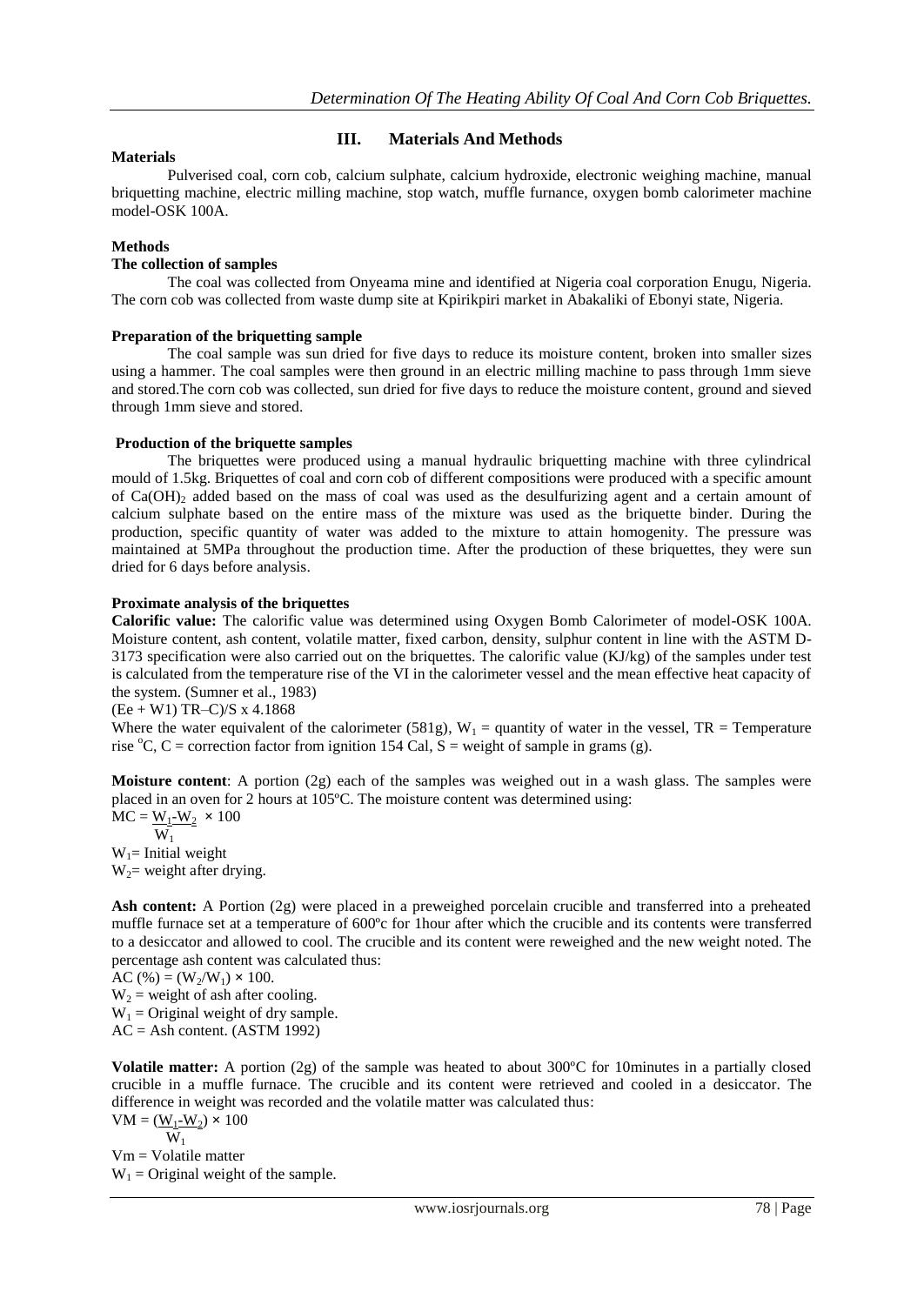$W_2$  = Weight of sample after cooling.

**Fixed carbon:** The fixed carbon was determined using the formula  $FC(\%)=100-(\%VM+\%AC+\%MC)$ Where  $VM = Vol$  volatile matter  $AC = Ash content$ 

 $MC = Moisture content$ 

**Density:** A calibrated graduated cylinder was used for the estimation of destiny. The cylinder was packed with the samples and compacted. The density was thus calculated thus:

Density  $(g/cm^3) = Mass(g)$ Volume (cm<sup>3</sup>)

## **Ignition time**

The different samples were ignited at the edge of their bases with a burnsen burner. The time taken for each briquette to catch fire was recorded as the ignition time using a stopwatch.

#### **Burning time**

This is the time taken for each briquette sample to burn completely to ashes. Subtracting the time is turned to ashes completely from the ignition time gives the burning rate. Burning rate  $=$  Ashing time  $-$  Ignition time

#### **Water boiling test / burning efficiency**

This was carried out to compare the cooking efficiency of the briquettes. It measures the time taken for each set of briquettes to boil an equal volume of water under similar conditions.100g of each briquette sample was used to boil 250ml of water using small stainless cups and domestic briquette stove.

#### **Total Sulphur Content:**

The different samples of the briquettes was pulverized, 1g of the finely powdered samples was mixed with 5g of Na<sub>2</sub>NO<sub>3</sub> and 0.2g of NaNO<sub>3</sub> in a crucible. The mixture was preheated at 400<sup>o</sup>C for 30 minutes in an electric muffle furnance and then fused at 950°C, after fussion, the crucible was allowed to cool and was placed on its side in a 150 cm<sup>3</sup> beaker. HCl was added to neutralize the Na<sub>2</sub>CO<sub>3</sub> and boiled to precipitate the sulphate by treating with BaCl<sub>2</sub>. The precipitate treated with drops of HF and H<sub>2</sub>SO<sub>4</sub>, ignited and weighed again. Total sulphur is determined by the expression (Jackson, 1988).

% sulphur =  $BaSO_4(g) \times 13.7 X 100$ Weight of sample

**Porosity Index:** The porosity of the briquettes was determined based on the amount of water each sample was able to absorb. The porosity index was calculated as the ratio of the mass of water absorbed to the mass of the sample immersed in the water (Montgomery, 1978).

Porosity Index= Mass of water absorbed  $\times$  100

Mass of the sample

|--|

| Briquette sample (%) | Moisture content(%) | Density $(g/cm3)$ | Sulphur content (%) |
|----------------------|---------------------|-------------------|---------------------|
| 100% CD              | 2.15                | 0.714             | 8.22                |
| 80%CD 20%CCB         | 1.20                | 0.453             | 8.79                |
| 60%CD 40%CCB         | 1.50                | 0.414             | 7.56                |
| 40%CD 60%CCB         | 2.50                | 0.242             | 6.39                |
| 20%CD 80%CCB         | 3.38                | 0.222             | 5.89                |
| 100% CCB             | 4.06                | 0.154             | 3.01                |

Key- CD= Coal dust, CCB= Corn cob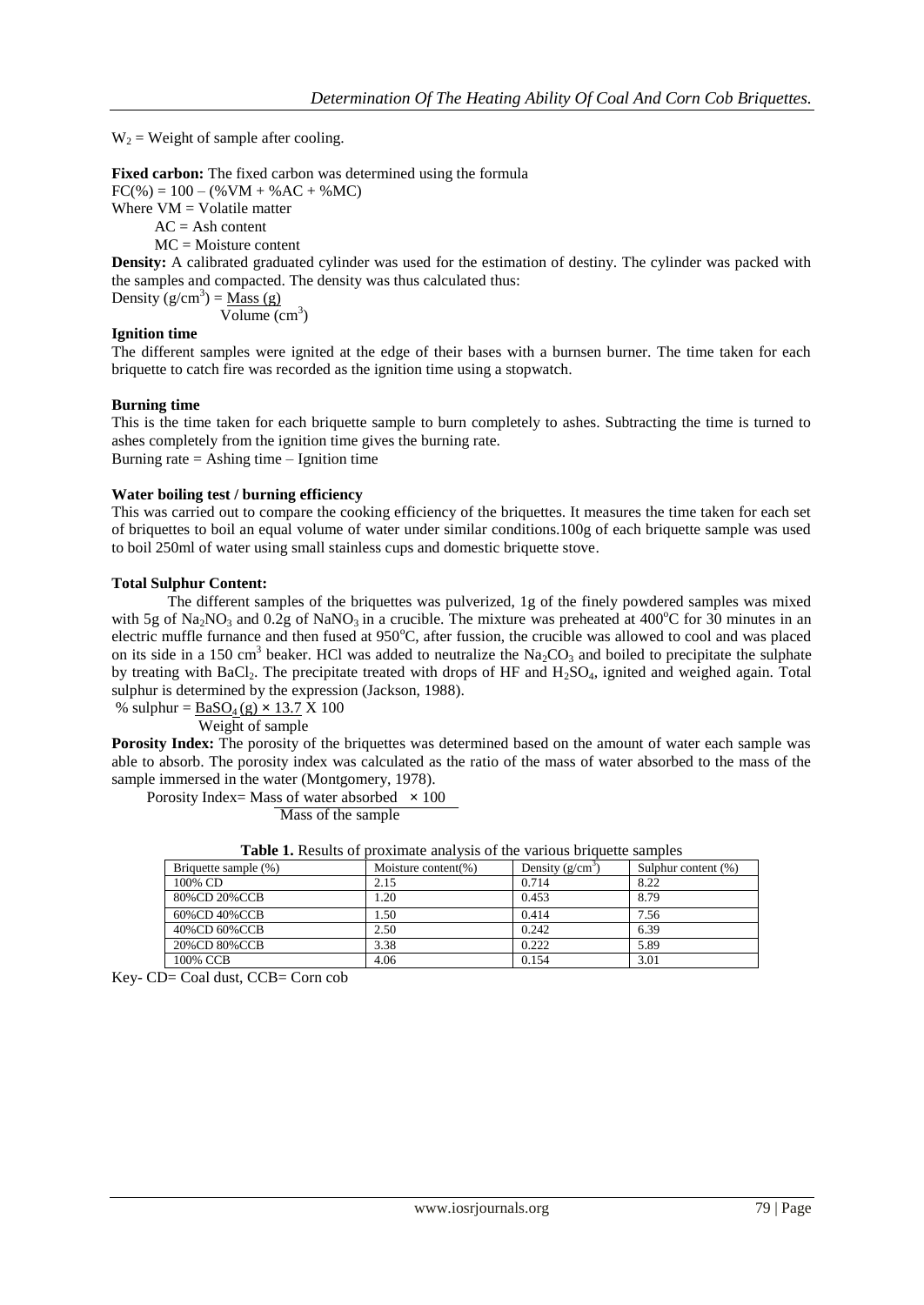

Fig 1. Plot of sulphur content, density and moisture content of the respective briquettes.

| <b>Tuble 2.</b> Kesults of provintate and visit of the various originate samples |                        |                |                  |              |  |  |
|----------------------------------------------------------------------------------|------------------------|----------------|------------------|--------------|--|--|
| Briquette sample (%)                                                             | Volatile matter $(\%)$ | Ash content(%) | Fixed carbon (%) | Porosity     |  |  |
|                                                                                  |                        |                |                  | $index(\% )$ |  |  |
| 100% CD                                                                          | 11.76                  | 21.05          | 65.04            | 22.02        |  |  |
| 80%CD 20%CCB                                                                     | 26.48                  | 37.69          | 50.69            | 39.68        |  |  |
| 60%CD 40%CCB                                                                     | 32.50                  | 32.30          | 44.83            | 48.12        |  |  |
| 40%CD 60%CCB                                                                     | 36.12                  | 27.45          | 40.40            | 53.66        |  |  |
| 20%CD 80%CCB                                                                     | 41.41                  | 23.00          | 34.09            | 69.87        |  |  |
| 100% CCB                                                                         | 45.77                  | 18.88          | 30.71            | 78.69        |  |  |

| <b>Table 2.</b> Results of proximate analysis of the various briquette samples |  |  |  |  |  |
|--------------------------------------------------------------------------------|--|--|--|--|--|
|--------------------------------------------------------------------------------|--|--|--|--|--|

Key- CD= Coal dust, CCB= Corn cob





| Tuble 5. The results of the caloring values of the sumbles |                        |  |  |  |  |
|------------------------------------------------------------|------------------------|--|--|--|--|
| Briquette sample                                           | Calorific values KJ/kg |  |  |  |  |
| 100%CD                                                     | 156.88                 |  |  |  |  |
| 80%CD20%CCB                                                | 148.36                 |  |  |  |  |
| 60%CD40%CCB                                                | 124.45                 |  |  |  |  |
| 40%CD60%CCB                                                | 114.56                 |  |  |  |  |
| 20%CD80%CCB                                                | 98.96                  |  |  |  |  |
| 100%CCB                                                    | 82.48                  |  |  |  |  |



Key- CD= Coal dust, CCB= Corn cob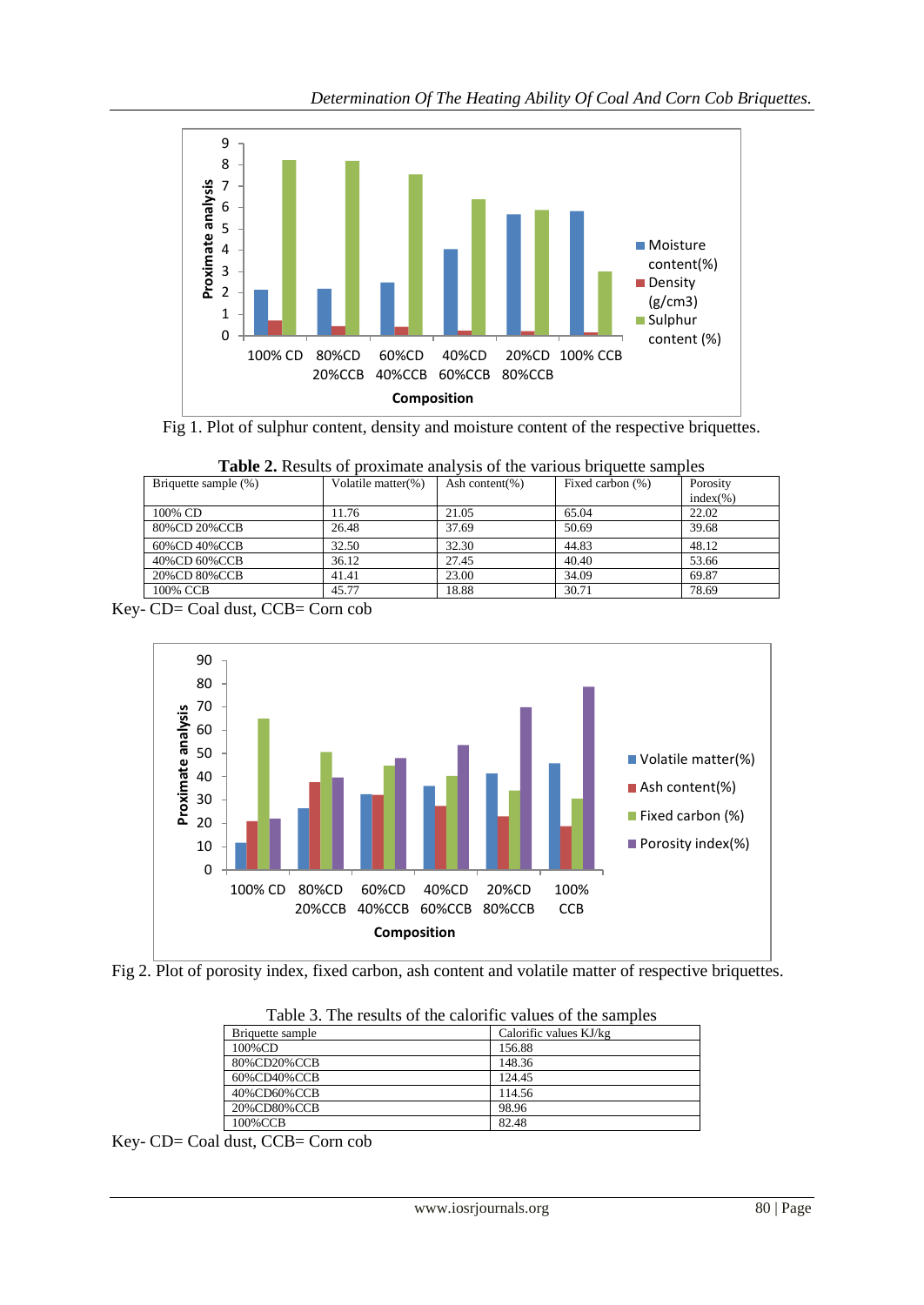

Fig. 3. Plot of the calorific values (KJ/kg) of the briquettes.

|  |  | Table 4. The result of burning rate, burning time and ignition time |  |  |  |  |  |  |
|--|--|---------------------------------------------------------------------|--|--|--|--|--|--|
|--|--|---------------------------------------------------------------------|--|--|--|--|--|--|

| Briquette samples | . .<br>Water boiling test (min) | Burning time (min) | Ignition time (secs) |
|-------------------|---------------------------------|--------------------|----------------------|
| 100%CD            | .63                             | 24.89              | 37.00                |
| 80%CD20%CCB       | .64                             | 23.28              | 56.14                |
| 60%CD40%CCB       | 2.10                            | 19.76              | 48.56                |
| 40%CD60%CCB       | 2.62                            | 18.56              | 43.10                |
| 20%CD80%CCB       | 3.14                            | 16.43              | 33.50                |
| 100%CCB           | 4.57                            | 14.13              | 27.20                |

Key- CD= Coal dust, CCB= Corn cob



Fig. 4. Plot of cooking efficiency (water boiling test, burning rate and ignition time) of the respective briquettes produced.

## **IV. Discussions**

Corn cob particles are not strongly bound together their 100 % briquettes had higher moisture content than other compositions produced. The moisture content is a measure of the amount of water in the fuel. In solid fuels, moisture can exist in two forms: as free water within the pores and interstices of the fuel, and as bound water which is part of the chemical structure of the material (Borman *et al*. 1998). Moisture content is a very important property and can greatly affect the burning characteristics of the briquettes (Yang *et al*. 2005). The briquettes of 100% corn cob had the highest values of moisture content when compared to other compositions of briquettes. The briquetting of coal and corn cob reduces the moisture content. The density decreased with addition of corn cob to the coal and 100% coal briquettes had the highest value. The 100% coal briquettes contained more sulphur but with the briquetting of coal and corn cob, introduction of the sulphur fixing agent  $Ca(OH)_2$  the sulphur content reduced. When cooking fuel contained free particles of combustible material it produces more volatile matter, 100% corn cob briquettes generated more volatile matter upon heating than